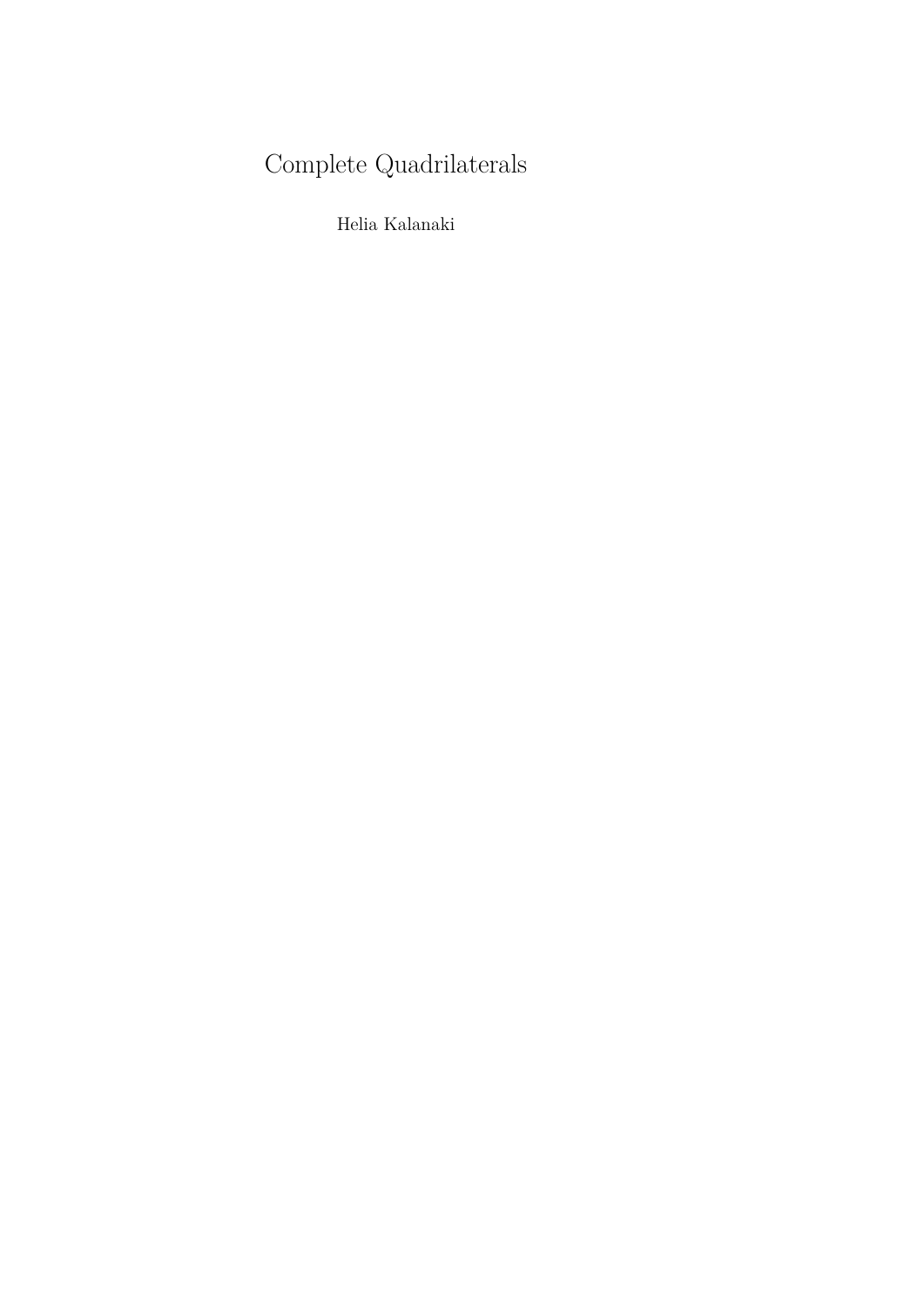## **Contents**

| 1 Introduction                              |                |                |
|---------------------------------------------|----------------|----------------|
|                                             |                |                |
| 2 Complete Quadrilaterals                   |                |                |
|                                             |                | $\overline{4}$ |
|                                             |                | $\overline{5}$ |
|                                             |                | $\overline{7}$ |
| 3 Relationship with the Projective Geometry |                | 10.            |
|                                             |                | 10             |
| 32 <sup>2</sup>                             | Pole and Polar | 11             |
| 33                                          |                | 12             |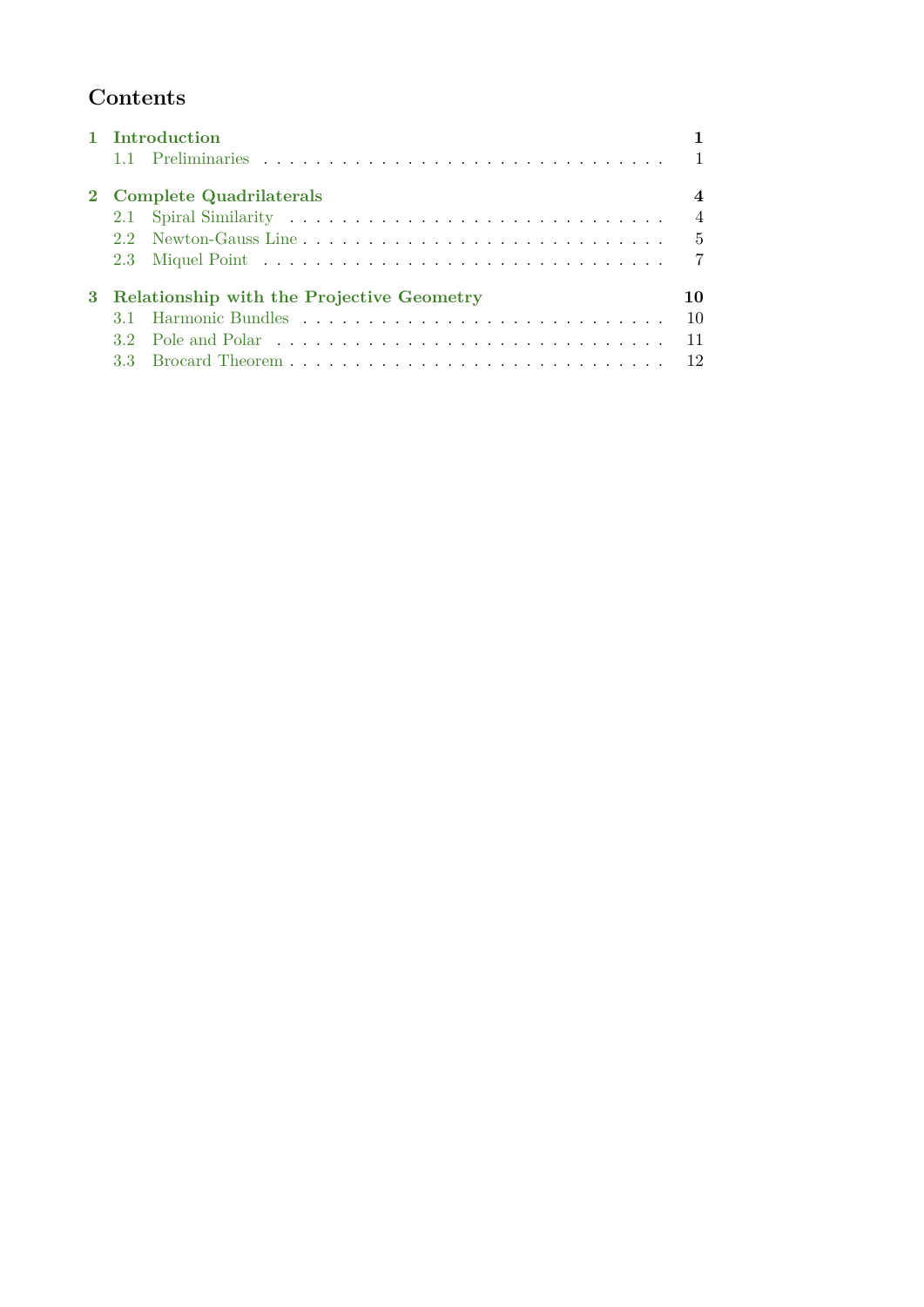## <span id="page-2-0"></span>**1 Introduction**

### <span id="page-2-1"></span>**1.1 Preliminaries**

## **Glossary**

<span id="page-2-2"></span>**cline** A cline (or generalized circle) refers to either a circle or a line.. [2](#page-3-0)

<span id="page-2-3"></span>**concurrent** Two or more lines are said to be concurrent if they intersect in a single point.[\[8\]](#page-16-0). [4](#page-5-2)

<span id="page-2-5"></span>**disjoint** Two sets are said to be disjoint if there are no common elements. In other words, when the intersection of the two sets is empty, then those sets are said to be disjoint sets.[\[1\]](#page-16-1). [10](#page-11-2)

<span id="page-2-4"></span>**orthocenter** The point of concurrence of the altitudes of a triangle is called the orthocenter of the triangle.. [6,](#page-7-0) [13](#page-14-0)

**Definition 1.1 (Power of a Point)** We define the power of P with respect to the circle *ω* by

$$
Pow_{\omega}(P) = OP^2 - r^2.
$$

This quantity may be negative. Actually, the sign allows us to detect whether P lies inside the circle or not. [\[4\]](#page-16-2)

**Definition 1.2 (radical axis)** The radical axis of two circles is a line that is the locus of all points that have equal powers with respect to both circles. [\[6\]](#page-16-3)

**Definition 1.3 (coaxial)** If a set of circles have the same radical axes, then we say they are coaxial. [\[4\]](#page-16-2)

**Definition 1.4 (Homothety)** A homothety h is a transformation defined by a center O and a real number  $k$ . It sends a point P to another point  $h(P)$ , multiplying the distance from O by  $k$ . The number  $k$  is the scale factor. It is important to note that *k* can be negative, in which case we have a negative homothety. [\[4\]](#page-16-2)

A homothety  $h$  with center O acting on  $\triangle$ ABC: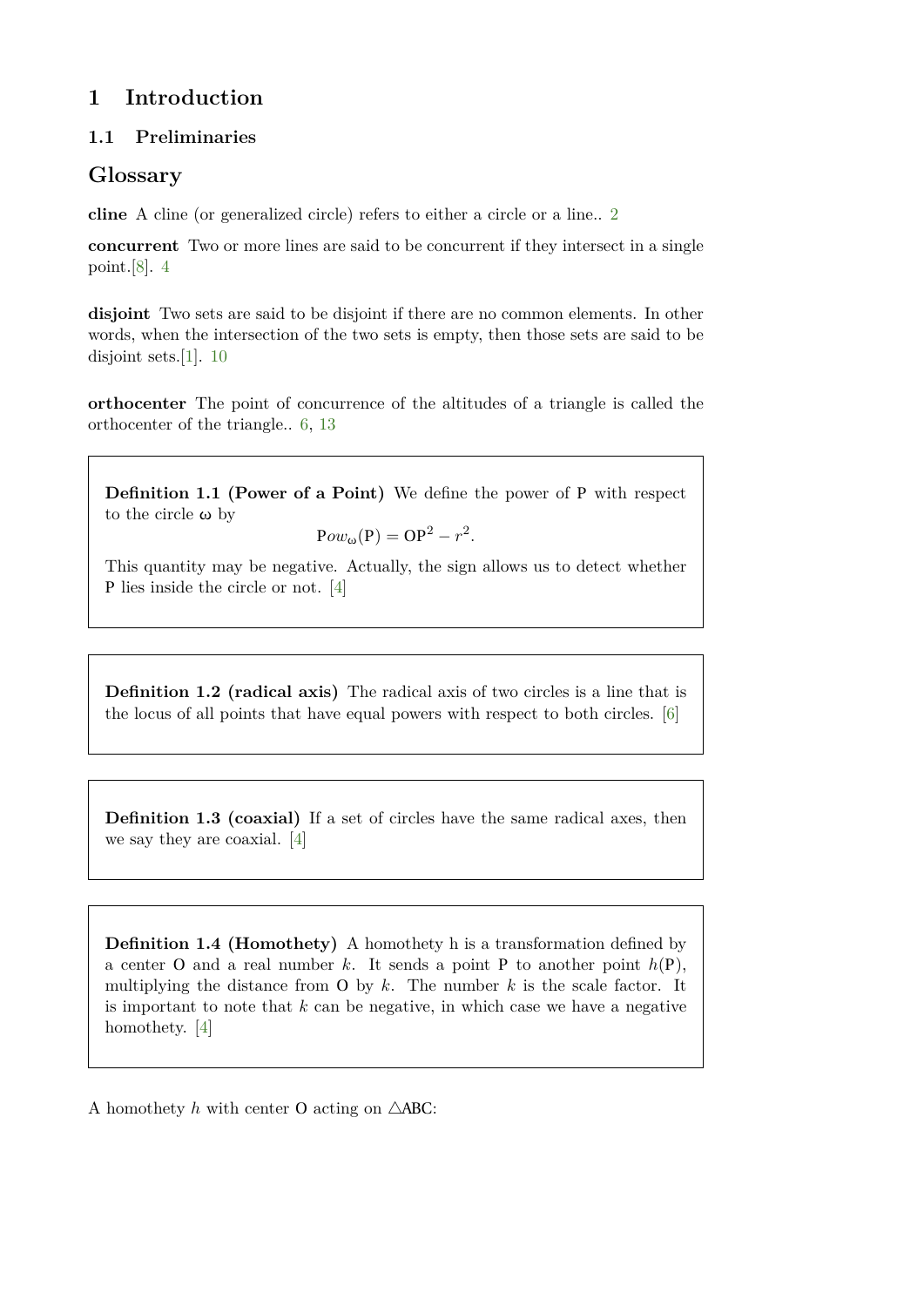<span id="page-3-0"></span>

A negative homothety with center O:



**Definition 1.5 (Inversion)** Inversion is useful for turning circles into lines and for handling tangent figures. The idea is to view every line as a circle with infinite radius. We add a special point  $P_{\infty}$  to the plane, which every ordinary line passes through (and no circle passes through). This is called the point at infinity. Therefore, every choice of three distinct points determines a unique [cline—](#page-2-2)three ordinary points determine a circle, while two ordinary points plus the point at infinity determine a line. With this said, we can now define an inversion. Let *ω* be a circle with center O and radius R. We say an inversion about  $\omega$  is a map (that is, a transformation) which does the following.

-The center O of the circle is sent to  $P_{\infty}$ .

-The point  $P_{\infty}$  is sent to O.

-For any other point A, we send A to the point A ∗ lying on ray OA such that  $OA \times OA^* = r^2$ .

Try to apply the third rule to  $A = O$  and  $A = P_{\infty}$ , and the motivation for the first two rules becomes much clearer. The way to remember it is " $\frac{r^2}{0} = \infty$ " and  $\frac{x^2}{\infty} = 0$ ".

At first, this rule seems arbitrary and contrived. What good could it do? First, we make a few simple observations.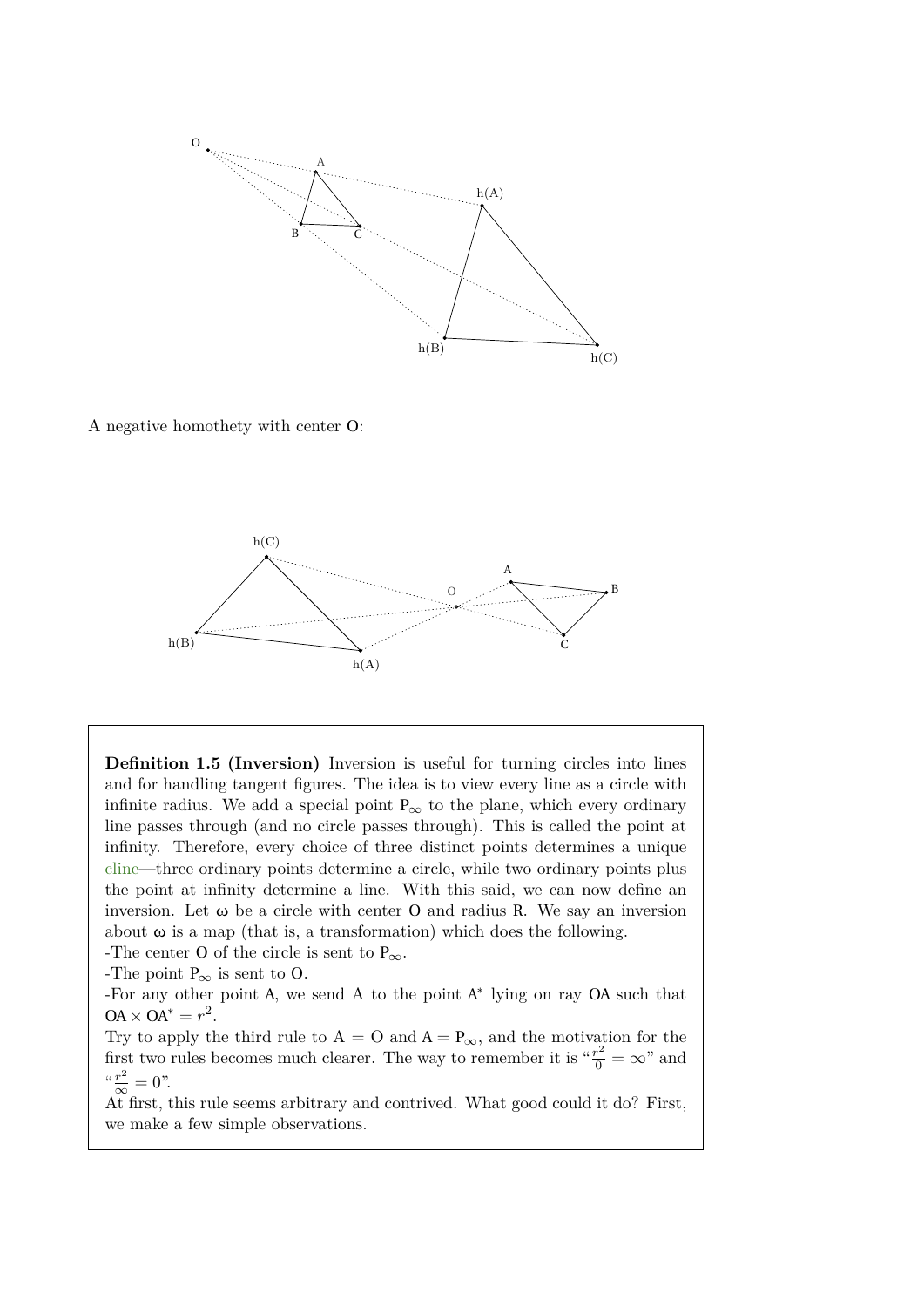1. A point A lies on  $\omega$  if and only if  $A = A^*$ . In other words, the points of  $\omega$  are fixed.

2. Inversion swaps pairs of points. In other words, the inverse of  $A^*$  is A itself. In still other words,  $(A^*)^* = A$ . [\[4\]](#page-16-2)



**Lemma 1.6 (Inversion and Tangents)** Let A be a point inside *ω*, other than O, and  $A^*$  be its inverse. Then the tangents from  $A^*$  to  $\omega$  are collinear with A.

This configuration is shown in the figure above. We just need to check that  $OA \cdot OA^* =$  $r<sup>2</sup>$ . Inversion is not very interesting if we only look at one point at a time -how about two points A and B?



This situation is shown in the figure above. Now we have some more structure. Because  $OA \cdot OA^* = OB \cdot OB^* = r^2$ , by power of a point we see that quadrilateral ABB\*A\* is cyclic. Hence we obtain the following theorem.

Theorem 1.7 (Inversion and Angles) If A<sup>\*</sup> and B<sup>\*</sup> are the inverses of A and B under inversion centered at O, then  $\angle OAB = -\angle OB^*A^*$ .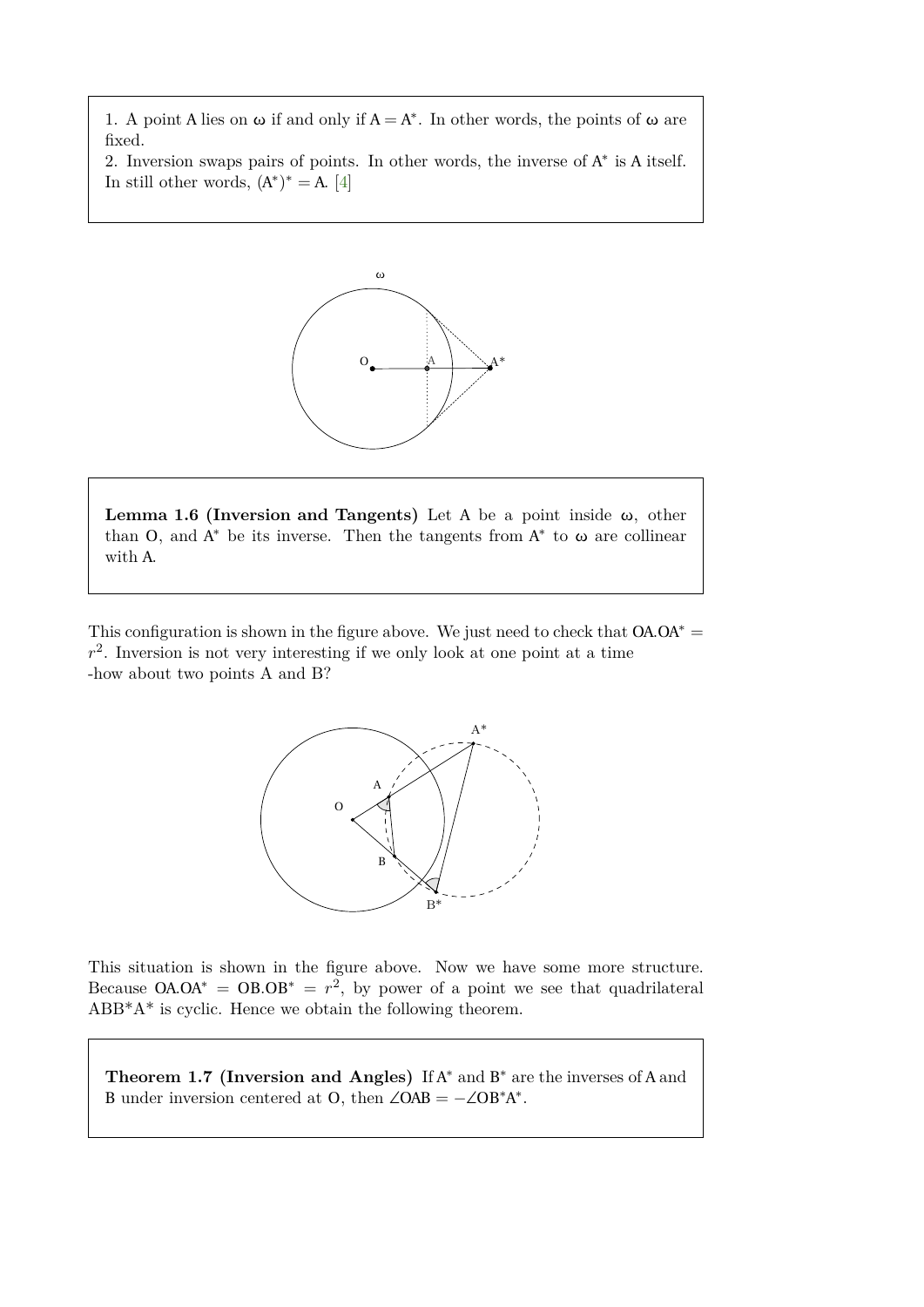## <span id="page-5-2"></span><span id="page-5-0"></span>**2 Complete Quadrilaterals**

**Definition 2.1 (Complete Quadrilateral)** A complete quadrilateral is the figure determined by four lines no three of which are [concurrent.](#page-2-3) The most *f g i* common configuration in which a quadrilateral ABCD and one takes the intersections  $E = AB \cap CD$  and  $F = DA \cap BC$ . [\[2\]](#page-16-4) In addition, the points could be split into three pairs such that the connecting segments do not belong to any of the given lines. These three segments are called diagonals of the quadrilateral. [\[3\]](#page-16-5) [\[5\]](#page-16-6)



For instance the diagram above is the complete quadrilateral ABCDEF has three diagonals: AC, BD, and EF.(Because, according to the definition above, these segments are the only ones which do not belong to any of the lines AD, BC, AB,and DC.)

#### <span id="page-5-1"></span>**2.1 Spiral Similarity**

**Definition 2.2 (Spiral Similarity)** A spiral similarity centered at a point O is a composition of a dilation and a rotation with respect to O. [\[2\]](#page-16-4)



The most commonly occurring case of a spiral similarity is between two segments. Consider a spiral similarity at O mapping a segment  $\overline{AB}$  to  $\overline{CD}$ . [\[4\]](#page-16-2)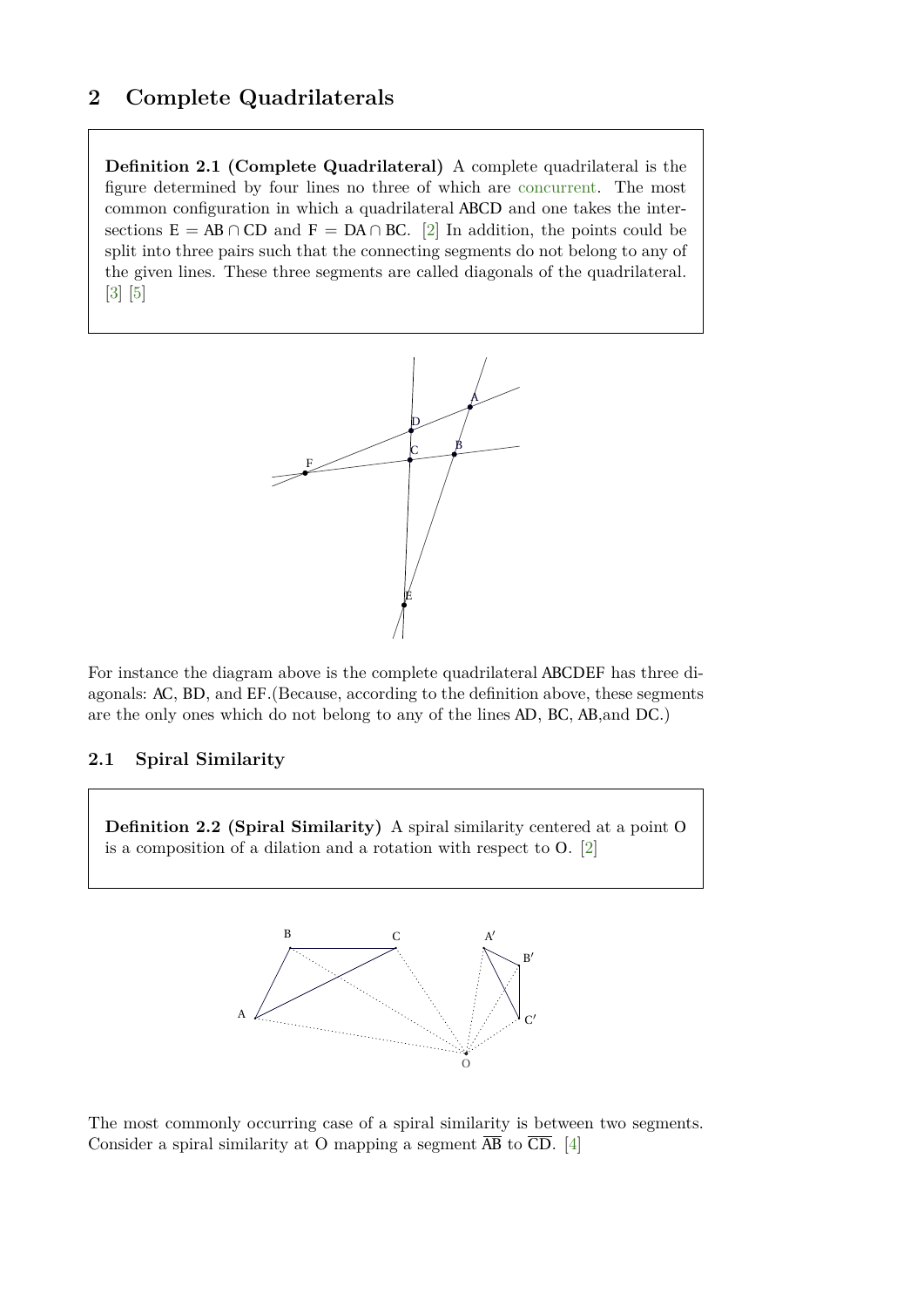$\triangle$ OAB is similar to  $\triangle$ OCD. We now determine O in terms of A, B, C, D via complex numbers. It is easy to check that

$$
\frac{c-o}{a-o} = \frac{d-o}{b-o}.
$$

That implies

$$
o = \frac{ad - bc}{a + d - b - c}.
$$

So O is uniquely determined by A, B, C, D. That implies in general there is exactly one spiral similarity taking any segment to any other segment. The exception is if ABDC is a parallelogram, since then  $a + d = b + c$  and the spiral similarity fails to exist.

**Lemma 2.3 (Spiral Centers)** Let  $\overline{AB}$  and  $\overline{CD}$  be segments, and suppose X =  $\overline{AC} \cap \overline{BD}$ . If (ABX) and (CDX) intersect again at O, then O is the center of the unique spiral similarity taking  $\overline{AB}$  into  $\overline{CD}$ . [\[4\]](#page-16-2)

**Proof** This is actually just a matter of angle chasing. We have

$$
\angle OAB = \angle OXB = \angle OXD = \angle OCD
$$

and similarly

∠OBA = ∠ODC*.*

That implies  $\triangle$ OAB ~  $\triangle$ OCD, which is sufficient.

Whenever all six points in the figure appear, we automatically have a pair of similar triangles. By now, an observant reader may have realized that there is more than one set of similar triangles in the figure. We see that in fact,  $\triangle$ OAC ∼  $\triangle$ OBD as well. After all,  $\angle AOC = \angle BOD$  and  $\frac{AO}{CO} = \frac{BO}{DO}$  (the ratios arising from the original spiral similarity). What this means is that spiral similarities occur in pairs. More precisely, we get the following proposition.

**Lemma 2.4** The center of the spiral similarity taking  $\overline{AB}$  to  $\overline{CD}$  is also the center of the spiral similarity taking  $\overline{AB}$  to  $\overline{CD}$ . [\[4\]](#page-16-2)

Thus we have a second spiral similarity, but this time we know its center. What happens if the Spiral Centers Lemma is applied again, this time in the other direction? Does this really mean that AB ∩ CD lies on (AOC) and (BOD) as well? That is precisely Miquel's theorem.

#### <span id="page-6-0"></span>**2.2 Newton-Gauss Line**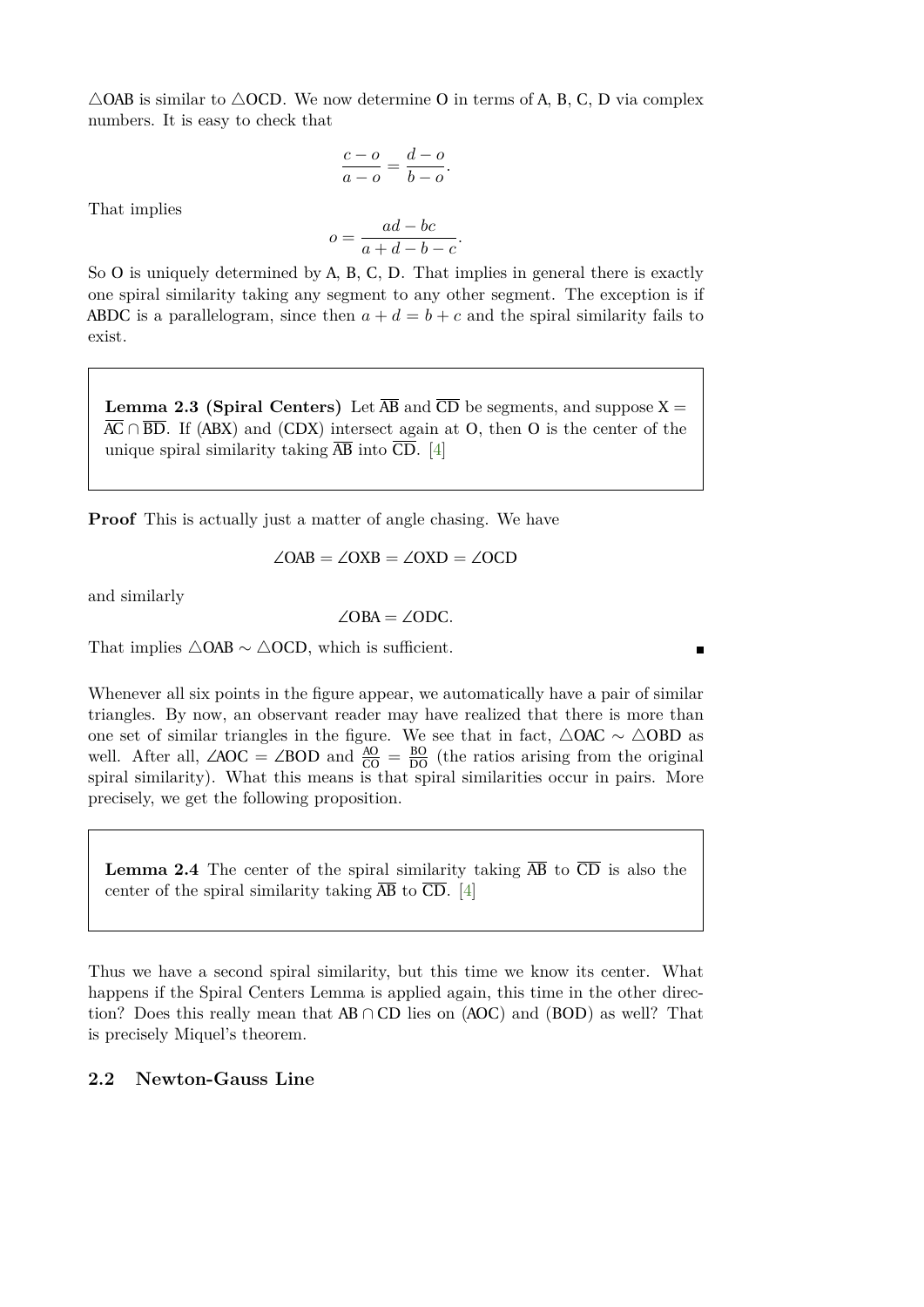<span id="page-7-0"></span>**Definition 2.5 (Newton-Gauss Line)** Consider the three diagonals of a complete quadrilateral, namely  $\overline{AC}$ ,  $\overline{BD}$ ,  $\overline{PQ}$ . It turns out their midpoints are collinear. The line through them is called the Gauss line (sometimes also called the Newton-Gauss line). [\[4\]](#page-16-2)

**Theorem 2.6 (Gauss-Bodenmiller Theorem)** The circles with diameters  $\overline{AC}$ ,  $\overline{BD}$ ,  $\overline{FQ}$  are coaxial. Their radical axis is a line passing through each of the four orthocenters of the triangles  $\triangle$ FAB,  $\triangle$ FCD,  $\triangle$ EAD,  $\triangle$ EBC. The radical axis is sometimes called the Steiner line (or sometimes Aubert line). [\[7\]](#page-16-7)



**Proof** We begin with the following lemma:

**Lemma 2.7** Let  $\triangle ABC$  be a triangle and let M, N be points on sides CA and AB respectively. Then the [orthocenter](#page-2-4) H of triangle  $\triangle$ ABC lies on the radical axis of the circles with diameters BM and CN. [\[7\]](#page-16-7)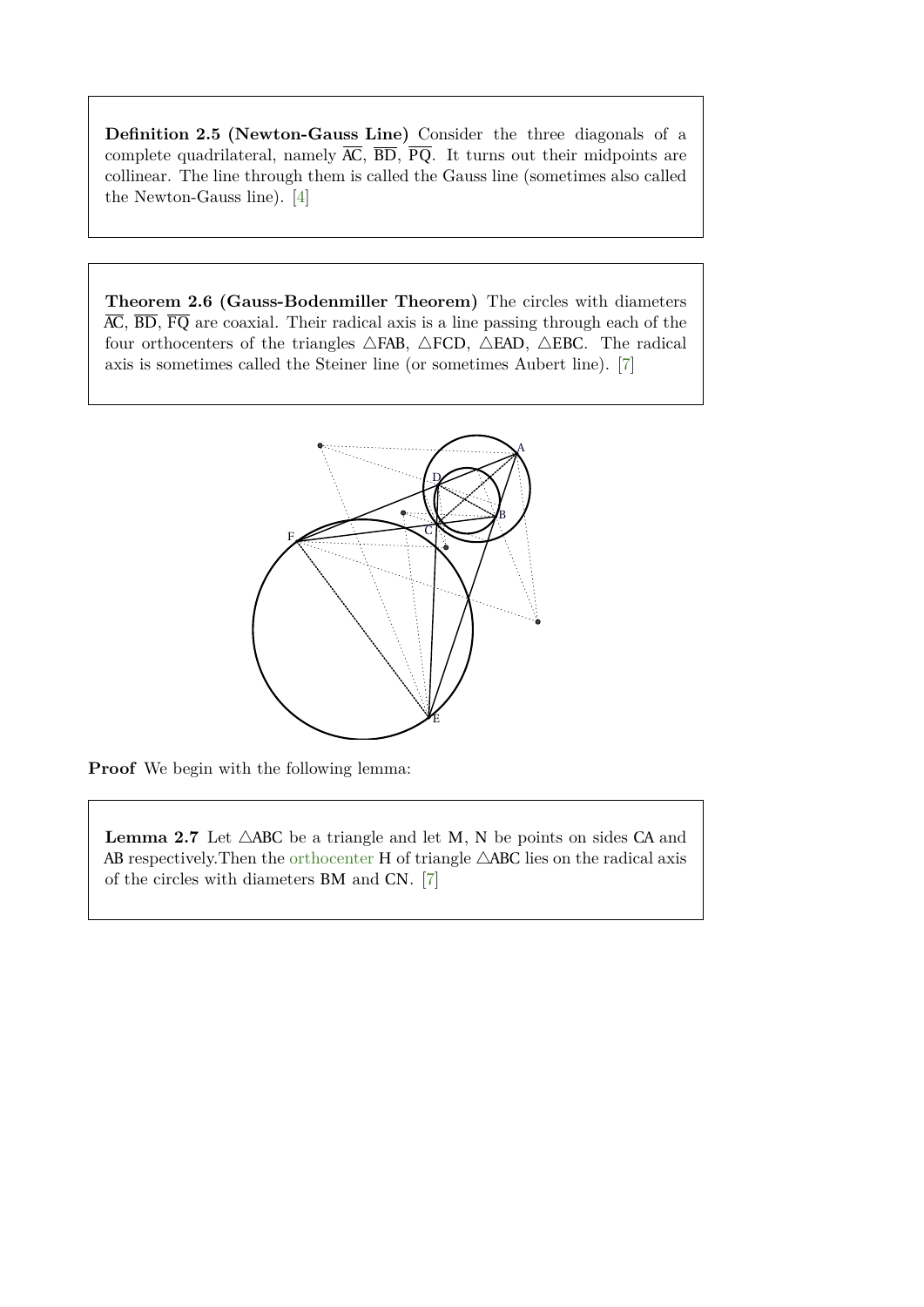

**Proof** Let E, F be the feet of the B, C-altitudes in triangle ABC respectively. Then  $\angle$ BEM =  $\angle$ CEF = 90° so E lies on the circle with diameter BM and F lies on the circle with diameter CN. Hence, it suffices to show that HB*.*HC = HC*.*HF (so that the power of H with respect to the two circles is equal). But since the reflection of H over the sidelines of the triangle  $\triangle$ ABC lie of the circumcircle of triangle  $\triangle$ ABC we have that HB*.*HE and HC*.*HF are both equal to half the power of H with respect to the circumcircle of triangle  $\triangle$ ABC. This completes the proof of the lemma.

Let H<sub>1</sub>,H<sub>2</sub>,H<sub>3</sub>,H<sub>4</sub> be the orthocentres of triangles  $\triangle$ ABF,  $\triangle$ BCE,  $\triangle$ CDF,  $\triangle$ DAE respectively. Returning to the problem, note that segments  $\overline{AC}$ ,  $\overline{BD}$ , and  $\overline{FE}$  are cevians in triangle  $\triangle$ ABF so from the claim we know that H<sub>1</sub> the radical centre of the circles wit diameters  $\overline{AC}$ ,  $\overline{BD}$ ,  $\overline{EF}$ . Similarly, points  $H_2$ ,  $H_3$ ,  $H_4$  are also radical centres of these circles. Hence, either these circles are coaxial or the orthocenters of triangles  $\triangle ABF$ ,  $\triangle BCE$ ,  $\triangle CDF$ ,  $\triangle DAE$  coincide. But the latter situation is clearly impossible, so this completes the proof.

So that we can conclude the following:

**Theorem 2.8 (newton-line-thm)** Let ABCD be a quadrilateral and let  $E =$ AB ∩CD and F = DA∩BC. Then the midpoints of the segments  $\overline{AC}$ ,  $\overline{BD}$ ,  $\overline{EF}$  are collinear. [\[7\]](#page-16-7)

#### <span id="page-8-0"></span>**2.3 Miquel Point**

**Theorem 2.9 (Miquel's Pivot Theorem)** Let ABC be a triangle and let  $D, E, F$  be points lying on sides  $\overline{BC}$ ,  $\overline{CA}$ ,  $\overline{AB}$  respectively. Then the circumcirles of triangles  $\triangle AEF$ ,  $\triangle BFD$ ,  $\triangle CDE$  concur. [\[7\]](#page-16-7)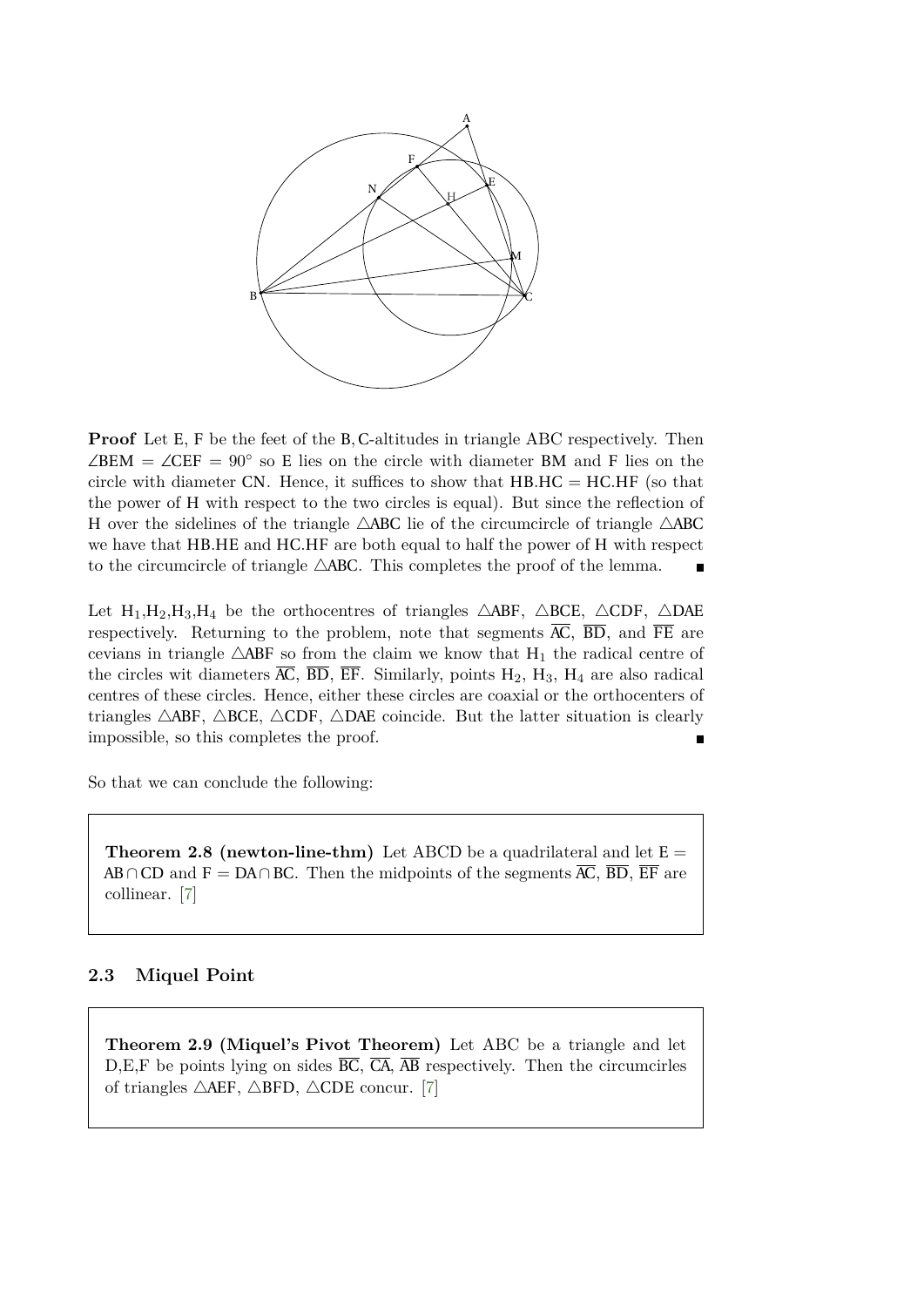**Proof** Let the circumcircles of the triangles  $\triangle BDF$  and  $\triangle CDF$  intersect again at P. Then we have that:

 $\angle EPF = 360^\circ - \angle FPD - \angle DPE = 360^\circ - (180^\circ - \angle B) - (180^\circ - \angle C) = 180^\circ - \angle A$ 

So quadrilateral AEPF is cyclic. This completes the proof.



**Theorem 2.10 (Miquel's Theorem)** Let ABCD be a quadrilteral and let E =AB ∩ CD and F = DA ∩ BC. Then the circumcircles of triangles  $\triangle$ ABF,  $\triangle$ BCE,  $\triangle$ CDF,  $\triangle$ DAE concur at a point M, called the Miquel Point of complete quadrilateral ABCDEF. [\[7\]](#page-16-7)

**Proof** Applying Miquel's Pivot Theorem to triangle  $\triangle$ ABF with points C, D, E we have that the circumcircles of triangles  $\triangle$ DAE,  $\triangle$ BCE, and  $\triangle$ CDF concur. Applying Miquel's pivot Theorem three more times in the same way then yields the desired result.



**Lemma 2.11 (Centers are Concyclic with the Miquel Point)** The four centers of (PAB), (PDC), (QAD), (QBC) lie on a circle passing through the Miquel point. [\[4\]](#page-16-2)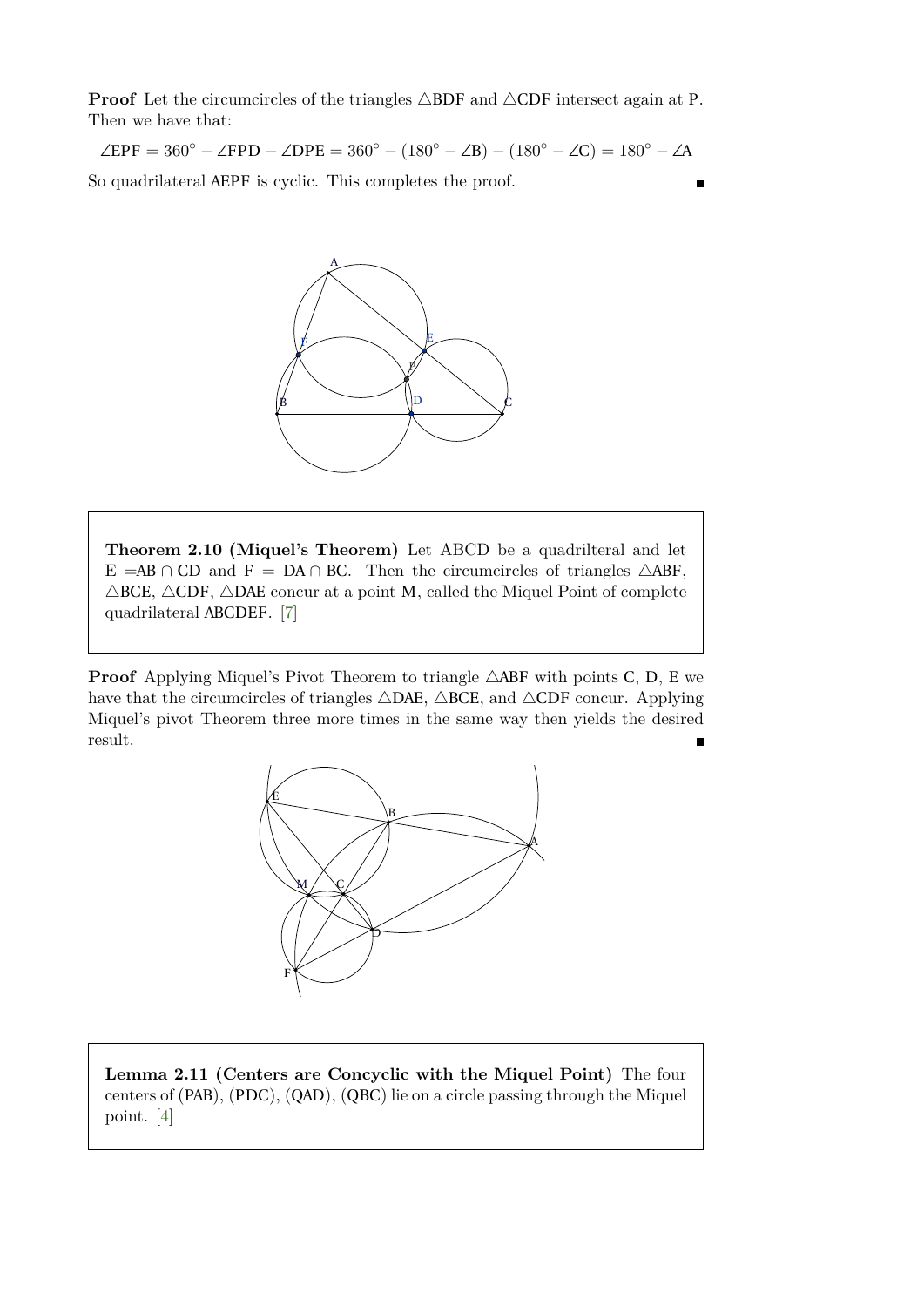

**Lemma 2.12 (Altitudes from the Miquel Point)** The feet of the perpendiculars from M to lines AB, BC, CD, DA are collinear. Furthermore, the line though these four points is perpendicular to the Gauss line. [\[4\]](#page-16-2)



**Theorem 2.13 (Miquel Point of a Cyclic Quadrilateral)** Let ABCD be a cyclic quadrilateral inscribed in circle *ω* with diagonals meeting at R. Then the Miquel point of ABCD is the inverse of R with respect to inversion around*ω*.

**Proof** Let O be the circumcenter of ABCD, and let  $R^*$  be the image of R. It suffices to show  $R^* = M$ . Angle chasing (left as an exercise) lets us establish  $\angle AR^*B = \angle APB$ , so that  $R^*$  lies on (PAB). Similarly,  $R^*$  lies on (PCD), (QBC), and (QDA). Hence  $R^*$ is indeed the Miquel point.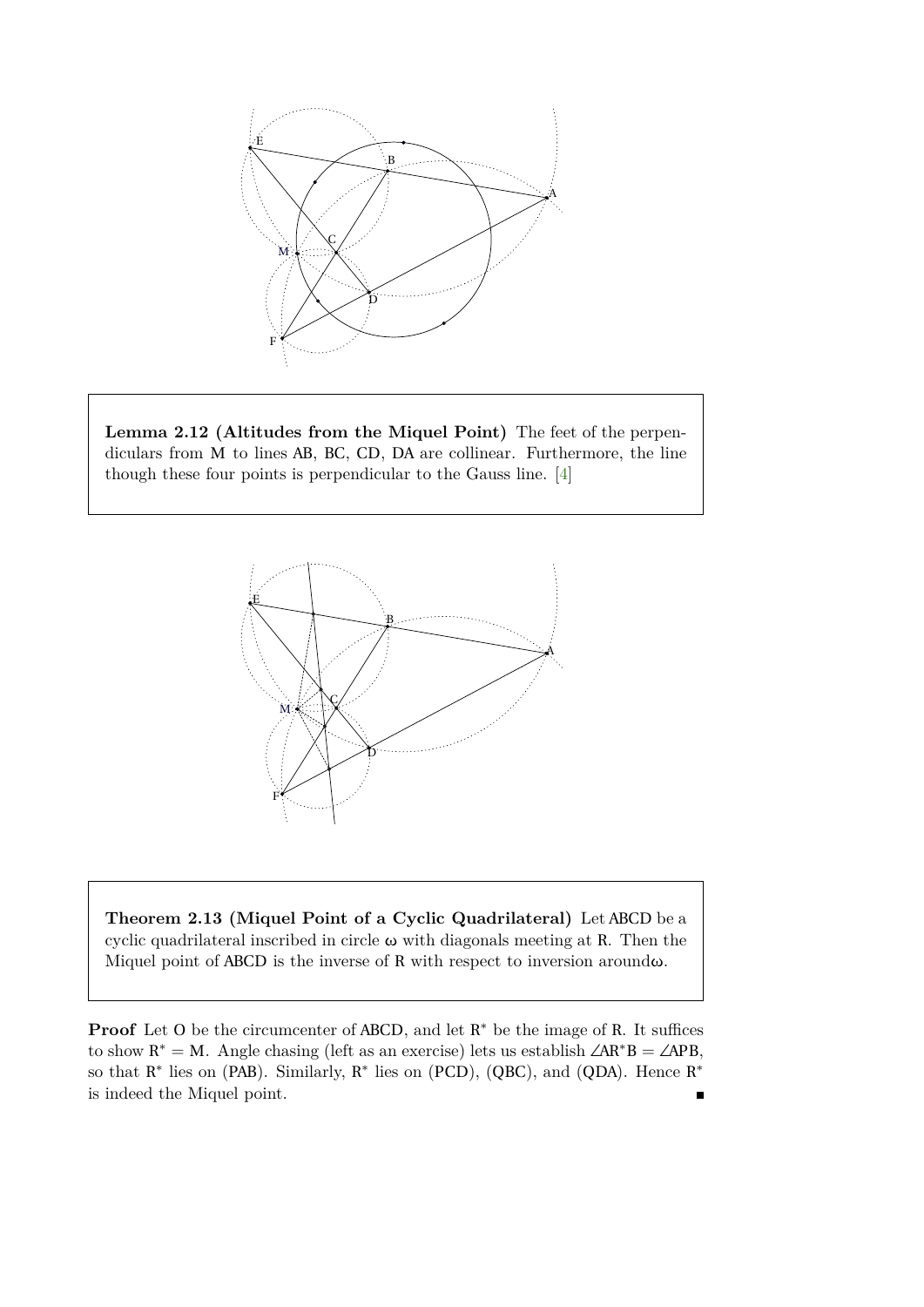## <span id="page-11-2"></span><span id="page-11-0"></span>**3 Relationship with the Projective Geometry**

**Definition 3.1 (Cross Ratios)** The cross ratio is an important invariant in projective geometry. Given four collinear points A, B, X, Y (which may be points at infinity), we define the cross ratio as

$$
(A,B;X,Y)=\frac{XA}{XB}\div\frac{YA}{YB}
$$

Here the ratios are directed with the same convention as Menelaus's theorem; in particular, the cross ratio can be negative! If A, B, X, Y lie on a number line then this can be written as

$$
(A, B; X, Y) = \frac{x - a}{x - b} \div \frac{y - a}{y - b}
$$

You can check that  $(A, B; X, Y) > 0$  precisely when segments  $\overline{AB}$  and  $\overline{XY}$  are [disjoint](#page-2-5) or one is contained inside the other. We also generally assume  $A \neq X$ ,  $B \neq X$ ,  $A \neq Y$ ,  $B \neq Y$ . [\[4\]](#page-16-2)

#### <span id="page-11-1"></span>**3.1 Harmonic Bundles**

**Definition 3.2 (Harmonic Bundles)** The most important case of our cross ratio is when  $(A, B; X, Y) = -1$ . We say that  $(A, B; X, Y)$  is a harmonic bundle in this case, or just harmonic. Furthermore, a cyclic quadrilateral AXBY is a harmonic quadrilateral if  $(A, B; X, Y) = -1$ . Observe that if  $(A, B; X, Y) = -1$ , then  $(A, B; Y, X) = (B, A; X, Y) = -1$ . We sometimes also say that Y is the harmonic conjugate of X with respect to AB; as the name suggests, it is unique, and the harmonic conjugate of Y is X itself. [\[4\]](#page-16-2)

**Lemma 3.3 ((9.9) (Harmonic Quadrilaterals))** Let *ω* be a circle and let P be a point outside it. Let PX and PY be tangents to *ω*. Take a line through P intersecting *ω* again at A and B. Then

(a) AXBY is a harmonic quadrilateral.

(b) If  $Q = AB \cap XY$ , then  $(A, B; Q, P)$  is a harmonic bundle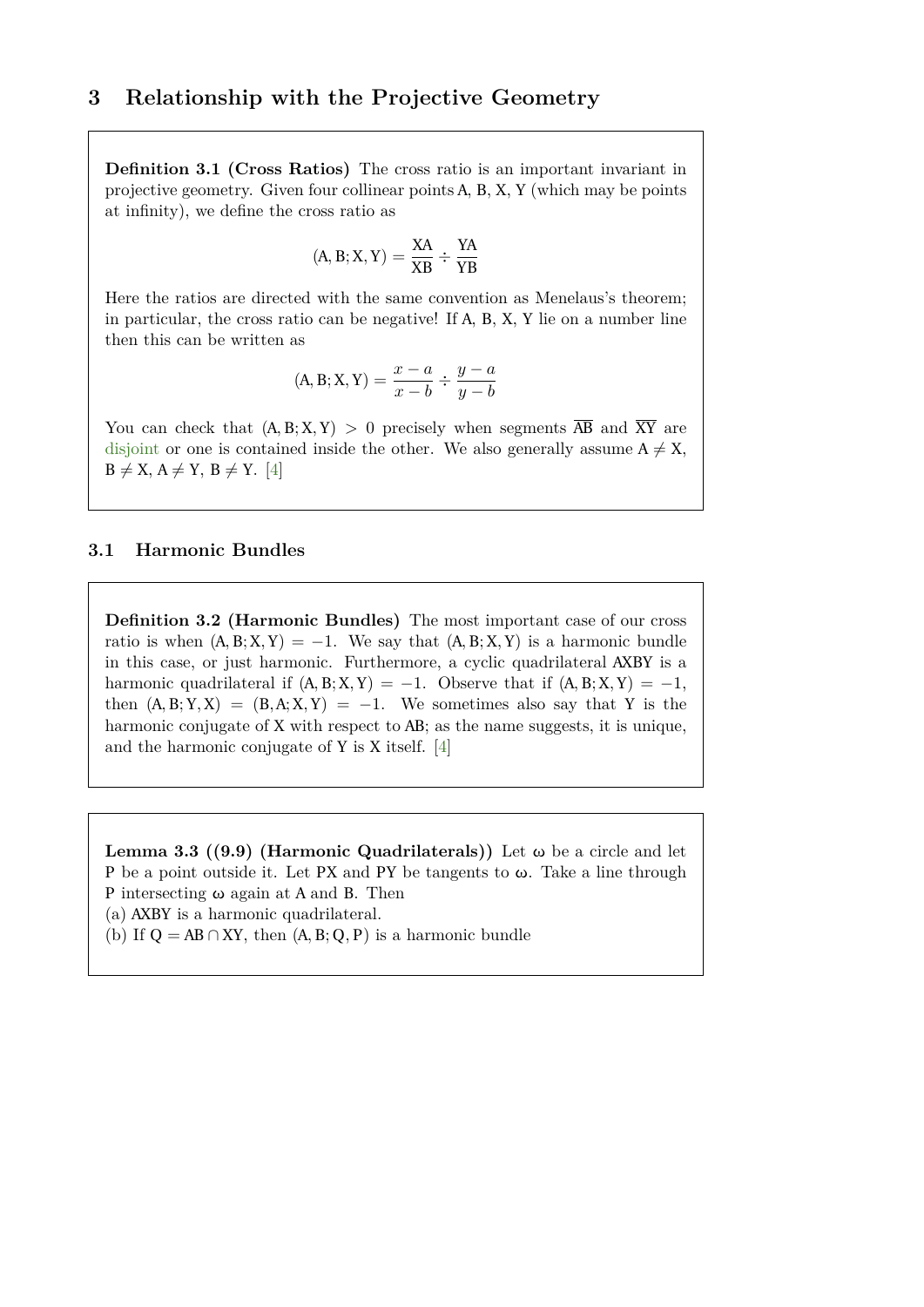

**Lemma 3.4 (Inversion Induces Harmonic Bundles)** Let P be a point on line AB, and let P<sup>\*</sup> denote the image of P after inverting around the circle with diameter AB. Then  $(A, B; P, P^*)$  is harmonic.

**Lemma 3.5 ((9.11) Cevians Induces Harmonic Bundles)** Let  $\triangle ABC$  be a triangle with concurrent cevians AD, BE, CF (possibly on the extensions of the sides). Line EF meets BC at X (possibly at a point at infinity). Then (X*,* D; B*,*C) is a harmonic bundle. [\[4\]](#page-16-2)

**Lemma 3.6 (Complete Quadrilaterals Induces Harmonic Bundles)** Let ABCD be a quadrilateral whose diagonals meet at K. Lines AD and BC meet at L, and line KL meets AB and CD at M and N. Then (K*,* L; M*,* N) is a harmonic bundle. [\[4\]](#page-16-2)

**Proof** Let  $P = AB \cap CD$ , and let  $Q = PK \cap BC$ . By Lemma 3.5,  $(Q, L; B, C) = -1$ . Projecting onto the desired line, we derive

$$
-1 = (Q, L; B, C) \stackrel{P}{=} (K, L; M, N).
$$

#### <span id="page-12-0"></span>**3.2 Pole and Polar**

.

**Definition 3.7 (Poles and Polars)** Let the image of the point P under inversion with respect to the circle with center  $O$  and radius  $r$  be  $P_0$ . The polar of P is the line  $p$  perpendicular to the line OP at  $P_0$ . In this case, the point P is called the pole of *p*. [\[6\]](#page-16-3)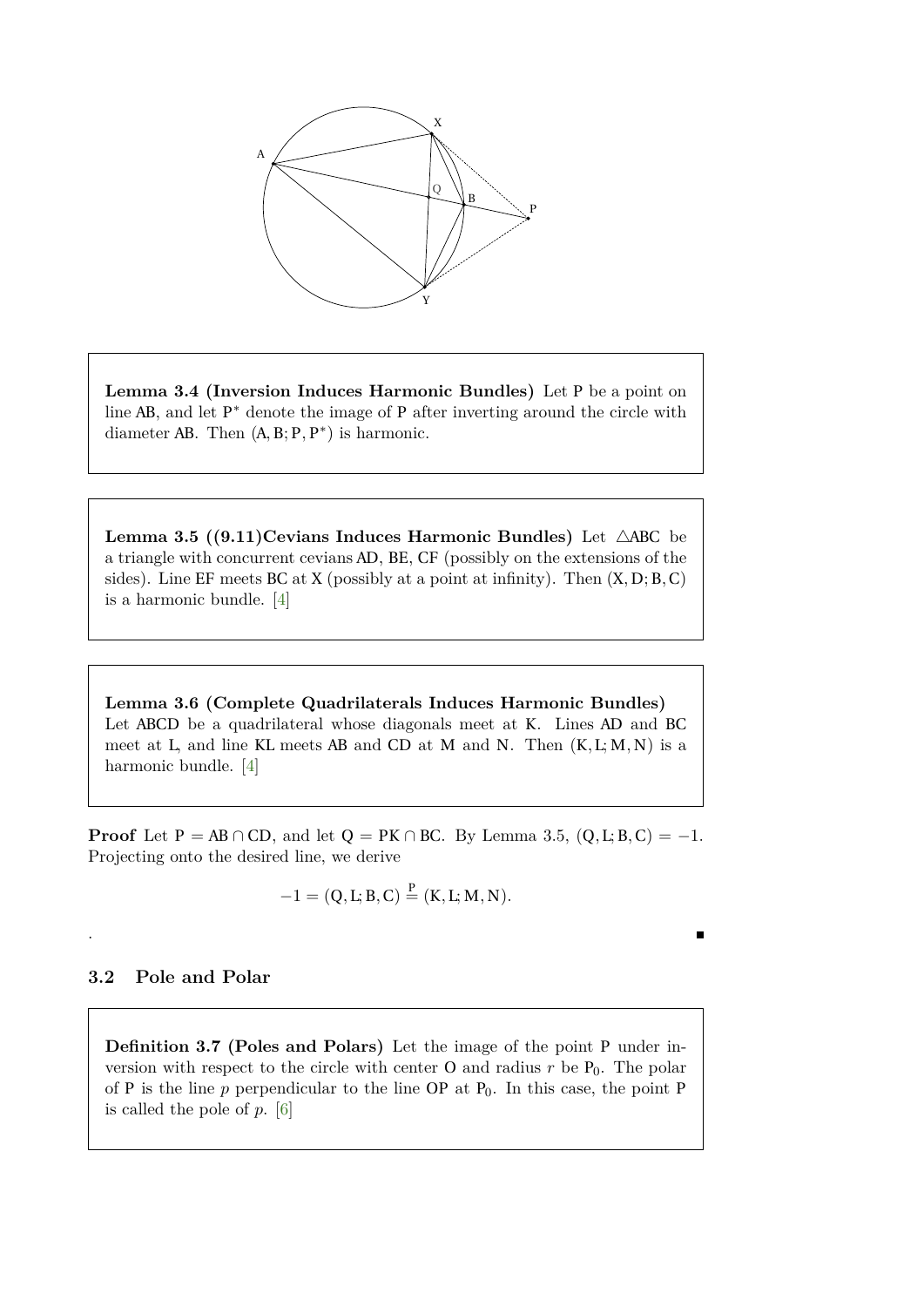

**Theorem 3.8 (La Hire's Theorem)** A point X lies on the polar of a point Y if and only if Y lies on the polar of X. [\[4\]](#page-16-2)

La Hire's theorem demonstrates a concept called duality: one can exchange points for lines, lines for intersections, collinearity for concurrence. Simply swap every point with its polar and every line with its pole. We can now state an important result relating poles and polars to harmonic bundles.

**Lemma 3.9** Let  $\overline{AB}$  be a chord of a circle  $\omega$  and select points P and Q on line AB. Then  $(A, B; P, Q) = -1$  if and only if P lies on the polar of Q. [\[4\]](#page-16-2)



**Proof** We consider only the case where P is outside *ω* and Q is inside it. Construct the tangents PX and PY to  $\omega$ . Lemma 3.3 gives  $(A, B; P, XY \cap AB) = -1$ , so Q lies on the polar of P (namely line XY) if and only if  $(A, B; P, Q) = -1$ .  $\blacksquare$ 

#### <span id="page-13-0"></span>**3.3 Brocard Theorem**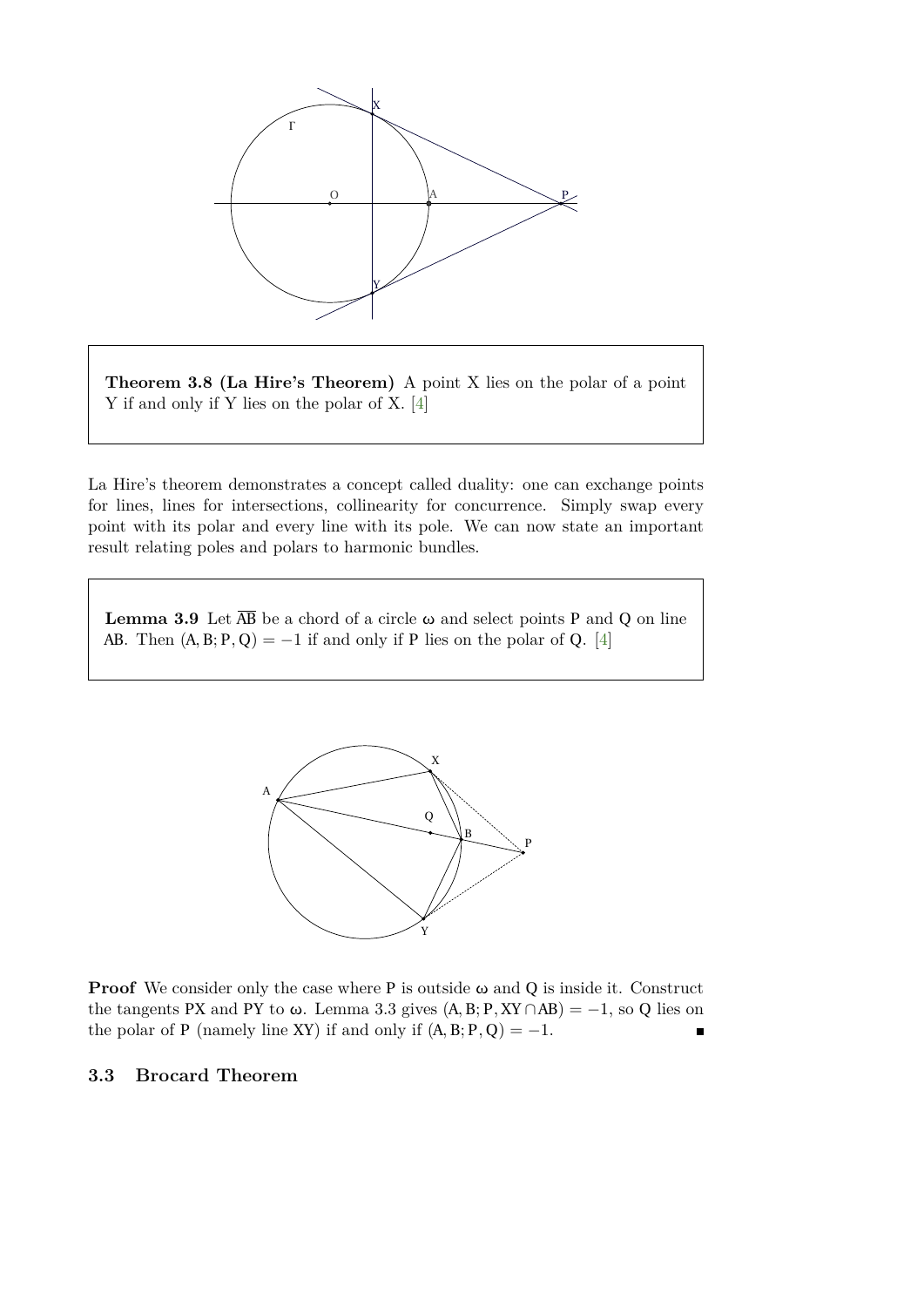<span id="page-14-0"></span>**Theorem 3.10 (Brocard's Theorem)** Let ABCD be an arbitrary cyclic quadrilateral inscribed in a circle with center O, and set  $P = AB \cap CD$ ,  $Q = BC \cap DA$ , and  $R = AC \cap BD$ . Then P, Q, R are the poles of QR, RP, PQ, respectively. In particular, O is the [orthocenter](#page-2-4) of triangle  $\triangle PQR$ . [\[4\]](#page-16-2)



We say that triangle  $\triangle PQR$  is self-polar with respect to  $\omega$ , because each of its sides is the polar of the opposite vertex.



**Proof** First, we show that Q is the pole of line PR. Define the points  $X = AD \cap PR$ and Y = BC  $\cap$  PR. By Lemma 3.5, both  $(A, D; Q, X)$  and  $(B, C; Q, Y)$  are harmonic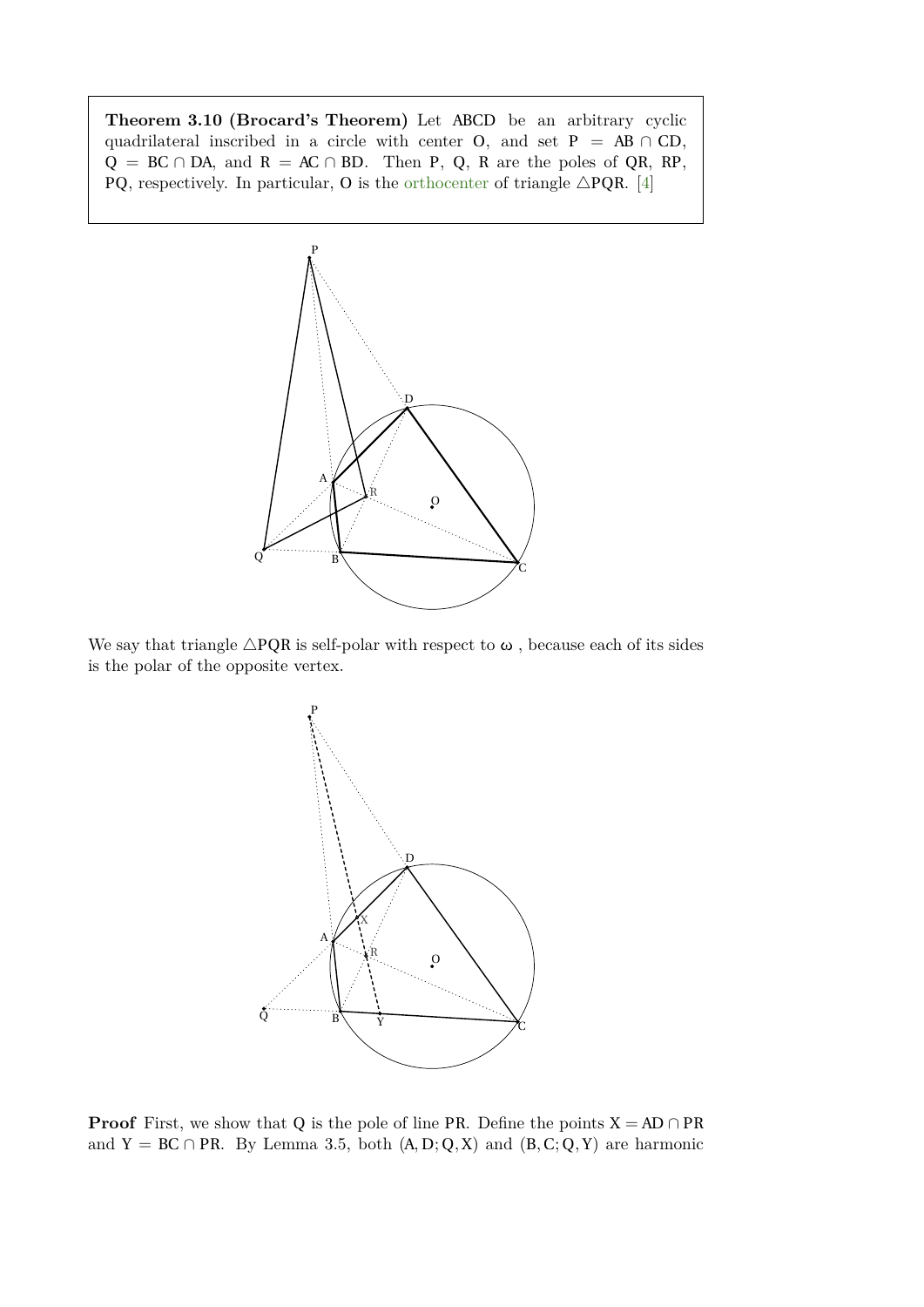bundles. Therefore, X and Y both lie on the polar of Q, by Lemma 3.9. Since the polar of Q is a line, it must be precisely line XY, which is the same as line PR. The same can be used to show that P is the pole of line QR and R is the pole of line PQ; projective geometry is immune to configuration issues. (This is part of the reason we like points at infinity.) This gives that PQR is indeed self-polar. Finally, the definition of a polar implies that O is the orthocenter of triangle  $\triangle PQR$ , completing the proof. $\blacksquare$